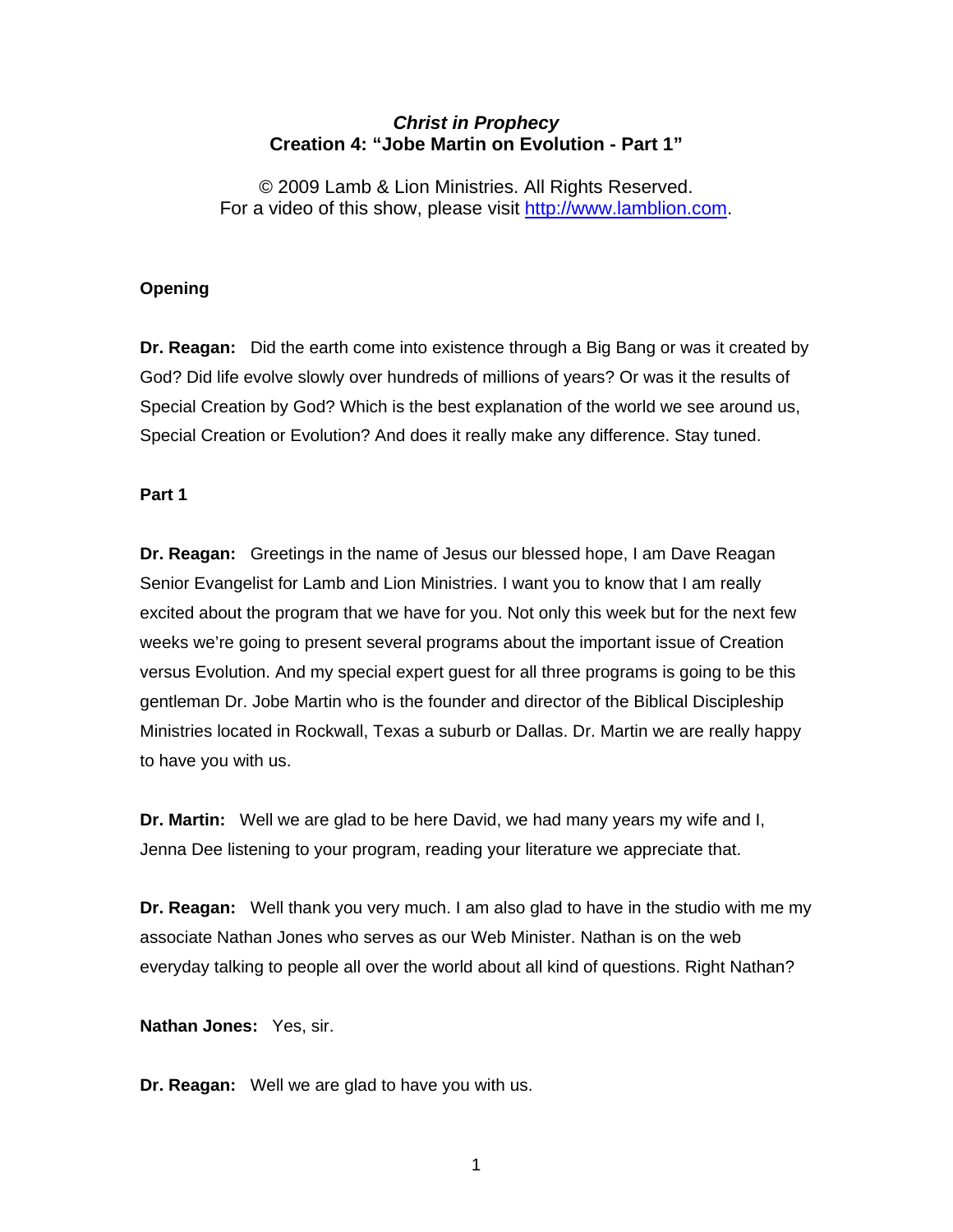**Nathan Jones:** Well hey it's great I have been using Dr. Martin's materials *Incredible Creatures that Defy Evolution* for years in Bible studies and I get to actually meet the guy behind the videos.

**Dr. Reagan:** Well I know that, I know you have a special interest in this topic which is the reason I wanted you to be on here to help us interview Dr. Martin. You know folks I first became acquainted with Dr. Martin when one of the trustees of this ministry sent me a book by him. It was this book right here, it is entitled *The Evolution of a Creationist*. I was immediately captivated by the very, very clever title. I began reading the book and I really couldn't put it down. I was blessed by his enthusiasm for his subject and by his thoroughly Biblical approach. I was also impressed by the gift of communication the Lord has given him, as you are going to find out in these interviews he really knows how to explain complex ideas in simple, down-to-earth terms. Now Dr. Martin before I ask you some questions about your background so that we can get a feel for your qualifications. I just want to jump right into the topic of Evolution versus Creation. I want to do it by telling you about an experience I had recently. I was at a church, a very conservative church up in Oklahoma and I was teaching the combined adult Sunday school classes on Sunday morning. And some question had been asked I don't remember what it was and in the process I just happened to mention off-hand that I was a person who believed the Genesis story meant exactly what it said that I took it literally, that I believed the Earth was created in 6 literal days about 6,000 years ago. And as I was saying that a man suddenly just stood up, interrupted me and said, "I am outraged over what you just said." He said, "People like you are the ones who make Christians like me look like a moron." He says, "Anybody knows that science has already proved beyond a shadow of a doubt that the earth is billions of years old. And then you stand up like a moron and say it is only 6,000 years old." How would you have responded to such a person? Have you ever had such an experience?

**Dr. Martin:** I'd punch him in the nose.

**Nathan Jones:** My kind of guy.

**Dr. Reagan:** Amen.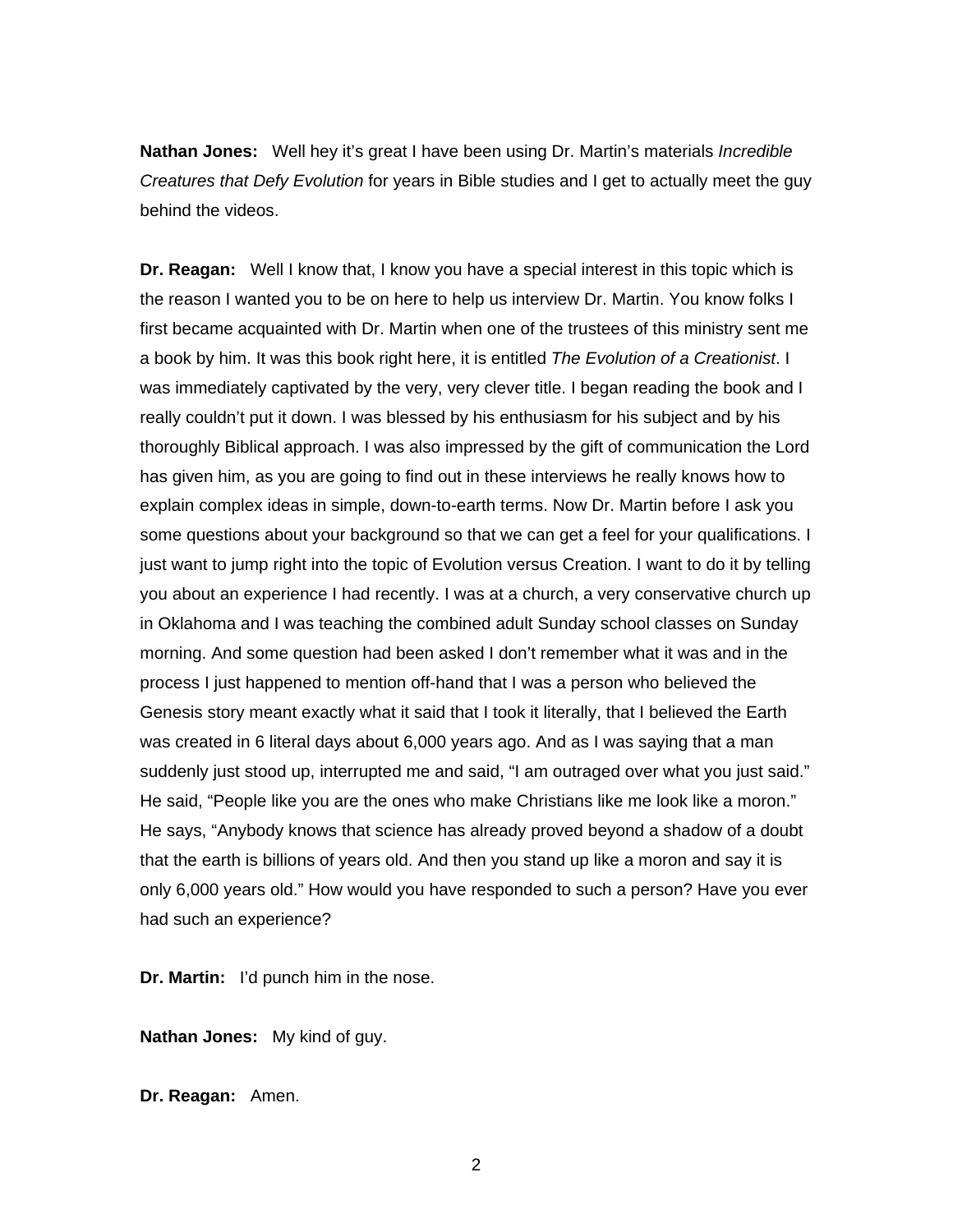**Dr. Martin:** Well… That's what your flesh wants to do.

**Dr. Reagan:** Well I know it. I suspect you have had a few of these experiences.

**Dr. Martin:** Well the Spirit says love them, so you love 'em, and then it depends how you want to come at it. If they say they are a Christian then I'll usually go back, and I will say, "OK you say you are a Christian. Do you believe what the Bible says?" "Of course I believe what the Bible says." "OK well then you say you don't believe in the Creation like the Bible describes it, you believe the way Evolution describes it." "Well because science has proven it." I'll say, "Well OK. Well now tell me do you believe in virgin births?" "Well of course I do." I say, "Well you better because if you don't believe in virgin birth Jesus inherited an Adamic sin nature and He couldn't be the sinless lamb. But I could prove with science that virgin birth does not happen in humans." "Well how?" "Well we could lock up virgin young ladies for 9 months are they going to come out and have babies? No absolutely not! Okay so we can do a scientific experiment that proves virgins don't have babies. But you say you believe in virgin birth. Why?" "Well because the Bible says so." Okay well then I will say, "Do you believe in Resurrection?" "Well of course I do." I say, "Well you better because if don't believe in Resurrection you are not going to Heaven. It is appointed, what's a man supposed to do confess with our mouth Jesus is Lord and believe in your heart God raised Him for the dead, Romans 10:9 that you will be saved. So resurrection is part of salvation." I said, "So you believe in Resurrection?" "Of course." I say, "Well I can, I can prove Resurrection doesn't happen do you want to volunteer?" And uh, nobody ever volunteers. I could shoot people dead here, unless the Rapture happens, but I could shoot people dead, there not going to come popping up, ok. So I will say, "You believe in virgin birth, you believe in Resurrection we can prove with science that neither one of those are going to happen." Then you say, "But you don't believe in Creation like the Bible describes it. And there is lots of science that really support the Creation idea just like the Bible presents it." And so I would say, "Probably what is going on here you love the approval of men more then the approval of God, John 5:44, John 12:43." Well you really believe in going for the jugular don't you? Well there is no time to waste. The Lord could come soon let's get busy here.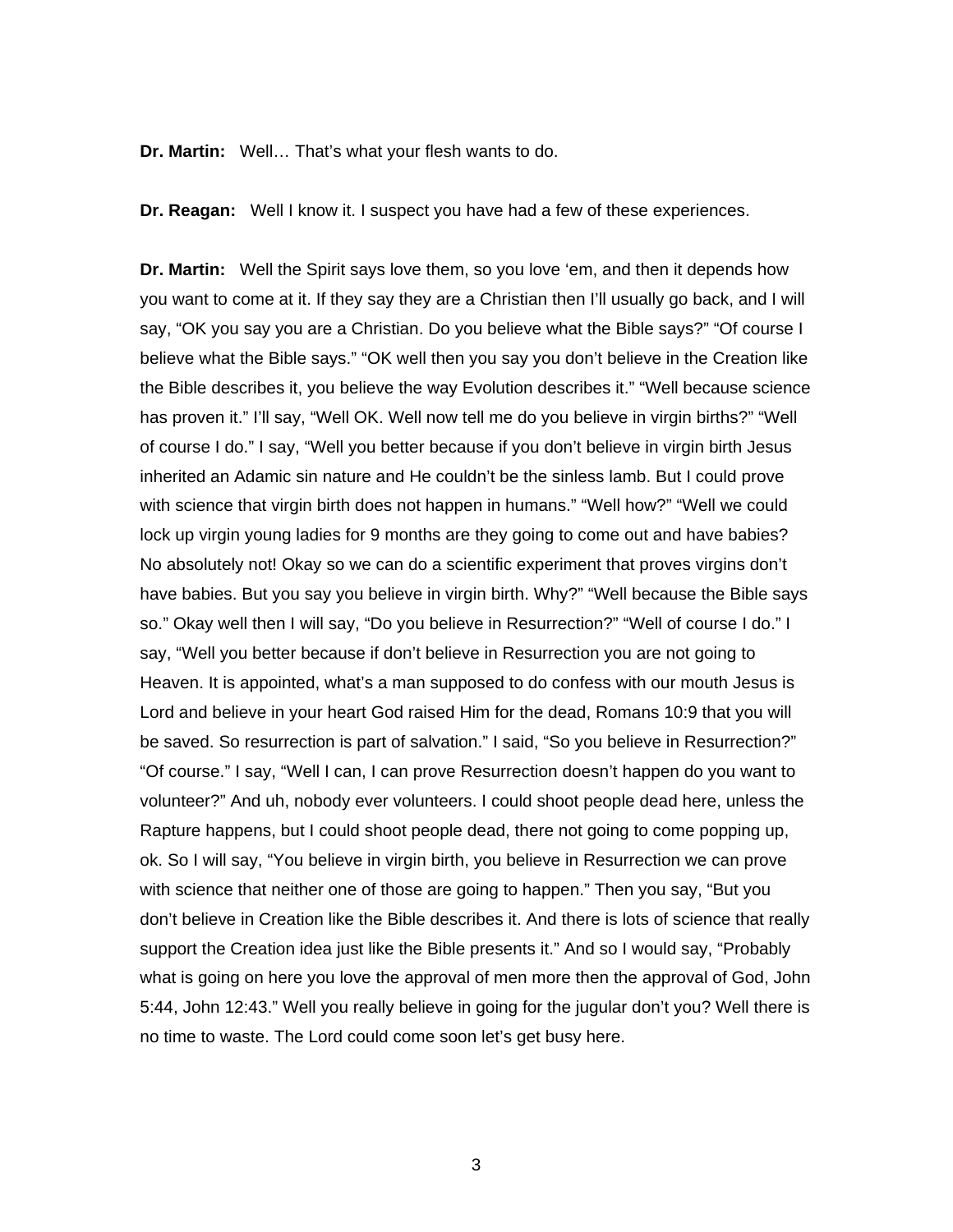**Nathan Jones:** Dr. Martin considering science I hear from Christians all the time that they say carbon dating has proven that the Earth is millions of years old and therefore we can't take the Creation account as valid. What do you think about carbon, is that true that carbon dating proven that world is million of years old?

**Dr. Martin:** Well the carbon 14 question comes up everywhere I go and on college campuses I usually don't say anything about it. And then a student will raise their hand, "Well what about carbon 14 doesn't that prove that things are thousands of years old?"

**Dr. Reagan:** Millions or whatever.

**Dr. Martin:** Yes I will just say to them, "Well look, let me ask you a question. How does the earth's magnetic field affect the formation of carbon 14?" And they will say, "Huh?"

**Dr. Reagan:** That is what I was about to say, huh?

**Dr. Martin:** And I will say, "How does the earth's magnetic field affect the formation of carbon 14?" They will say, "What do you mean?" I will say, "What I mean is how does earth's magnetic field effect the formation of carbon 14?" Well see there are all sorts of assumptions behind these dating techniques that nobody knows anything about even the professors don't know about these assumptions. I… in eight years in scientific education I was never taught the assumptions. So there is no evidence, scientific evidence. Testable evidence that is provable that is reproducible that proves that this universe is billions of years old. And they'll use carbon 14 but it would only work actually for a few hundred years if you want to do it accurately.

**Dr. Reagan:** And it is based upon assumptions, such as one assumption is that there was never a world wide flood.

**Dr. Martin:** Owe yes for sure.

**Dr. Reagan:** And if let's say there was a water canopy around the earth before the flood.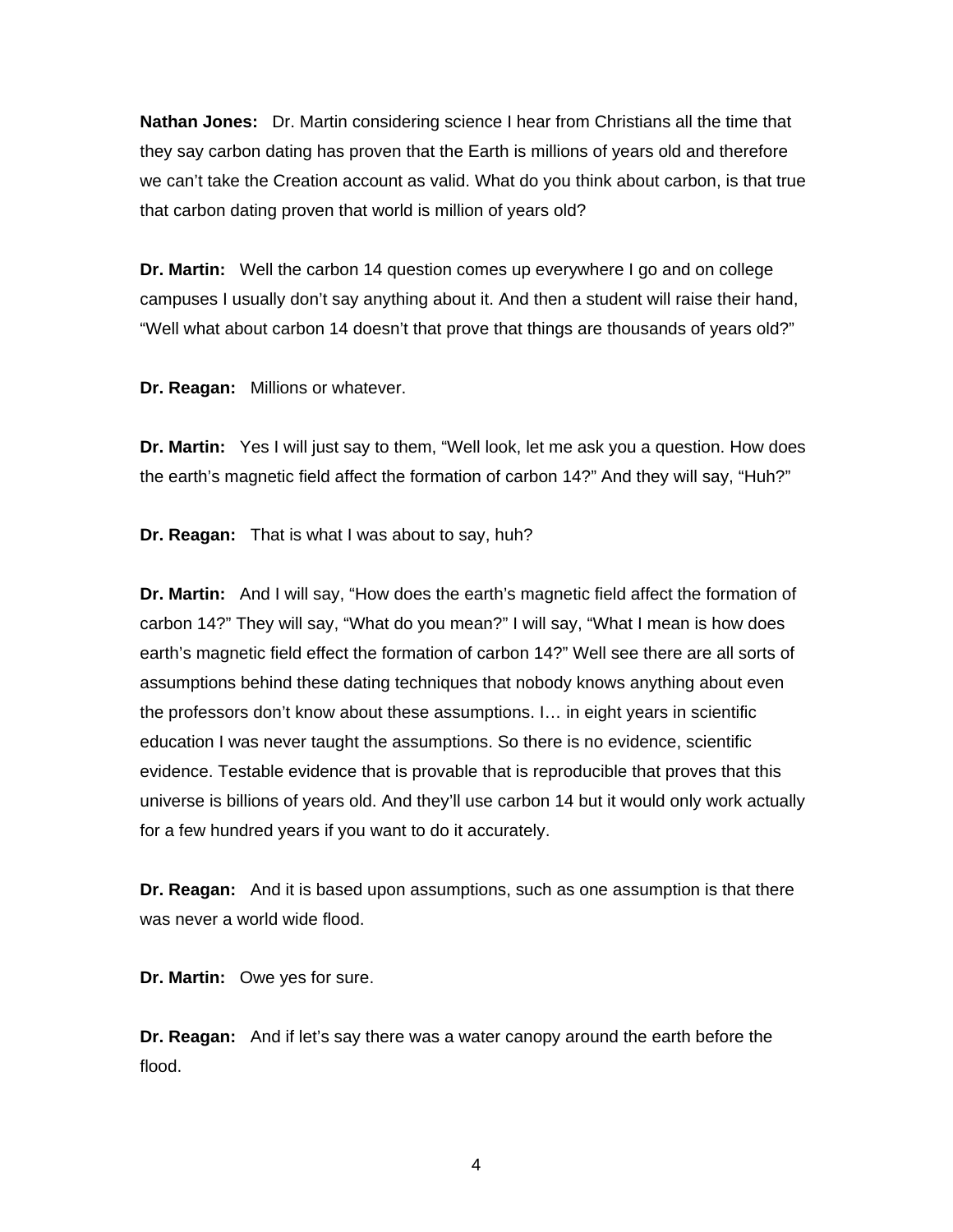**Dr. Martin:** Yes. Well water filters out the kinds of rays…

**Dr. Reagan:** That's right.

**Dr. Martin:** …that would have to get into our atmosphere to make carbon 14. Ah. So that would mean before the flood there would have been very little carbon 14 formed. So if they find a bone and it is organic things that they check with carbon 14, if they find a bone and they date it with carbon 14 they would say, "This bone is thousands of years old." Well maybe not. If there was a canopy and it was a bone from a dinosaur, let's say that was here before the Flood. The bone would not have picked up very much carbon 14. So when they measure it they get a false reading.

**Nathan Jones:** Weren't they getting readings like snails that are alive that are 27,000 years old, and penguins that are 8,000 years old.

**Dr. Martin:** They do.

**Nathan Jones:** Mammoths where one leg was 44,000 years old and the other leg was only 27,000 years old.

**Dr. Martin:** The dating techniques they are arbitrary. They really are arbitrary.

**Dr. Reagan:** So basically if you began with evolutionary assumptions you are going to end up with what you want to. Well exactly, exactly in other words for instance like if they know the age of a rock basically and they test it you can't trust the dates. But if they don't know the age of a rock let's say billions of years they think it is, and they test it then they think they can know what that age is. So like Mount Saint Helens they dated the rocks they knew how old they were, volcanic rock and they were up to 3.8 million years dating them. But it was only like at that time about 10 years.

**Nathan Jones:** Since the eruption?

**Dr. Martin:** Exactly.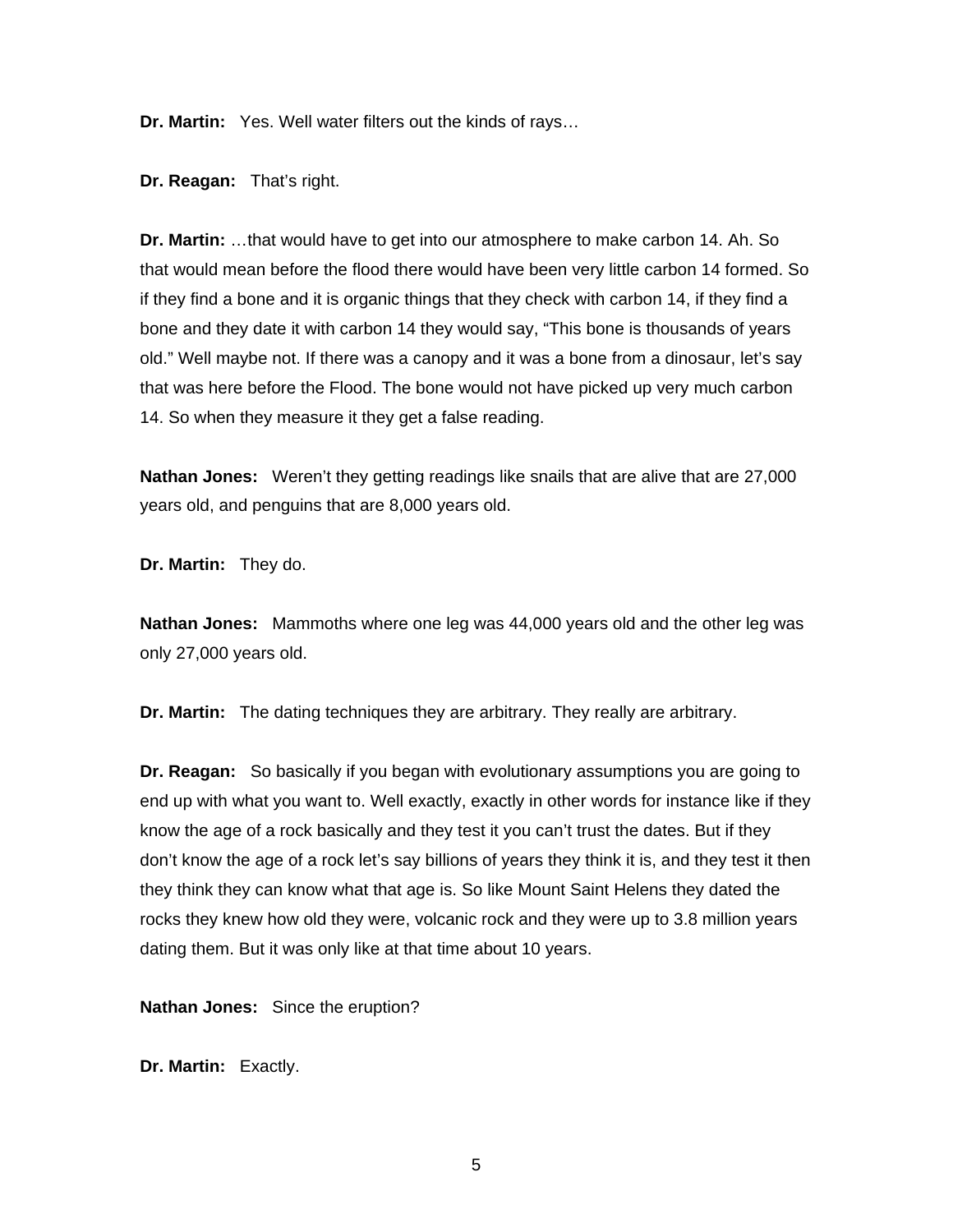#### **Nathan Jones:** Huh.

**Dr. Martin:** So I mean the dating techniques are arbitrary but they fit within the worldview. And so if you don't believe in God, if you don't believe in the Creation then what are you going to do? You are going to have to find ways to try and justify what you think is going to take to get here, which is billions of years. So they just take those dating techniques they publish the figures they don't tell you the assumptions like huge assumptions what they have to assume. For instance if there dating was a technique called Uranium to Lead if there is any lead in the rock to begin with their dating technique would be totally wrong. So they just assume that there wasn't any lead to begin with, or they assume the rate at which it breaks down has always been the same. We know you can speed up and slow down those rates with heat and radiation and different things, so yes, huge assumptions. So what we both believe by faith in something eternal, whether we are an Evolutionist or a Creationist, whether an Atheist or a Christian. We either believe by faith in eternal matter, that would be an evolutionist or by faith in an eternal God. They are both faith based systems because you can't prove it no one was here.

**Nathan Jones:** They are both religions.

**Dr. Martin:** Yes, you can't duplicate it. Yeah. You can't make Adam from dust again you can't make the Big Bang go "kaboom" again if it ever happened.

### **Part 2**

**Dr. Reagan:** Dr. Martin tell us a little bit about your background. I know people viewing are saying okay now this guy seems to know what he is talking about but does he have any academic credentials? So tell us a little bit about your background. You didn't start out as a creationist did you?

**Dr. Martin:** I sure didn't. Well maybe I did kind of but I don't think so. I was raised in the church.

**Dr. Reagan:** Okay.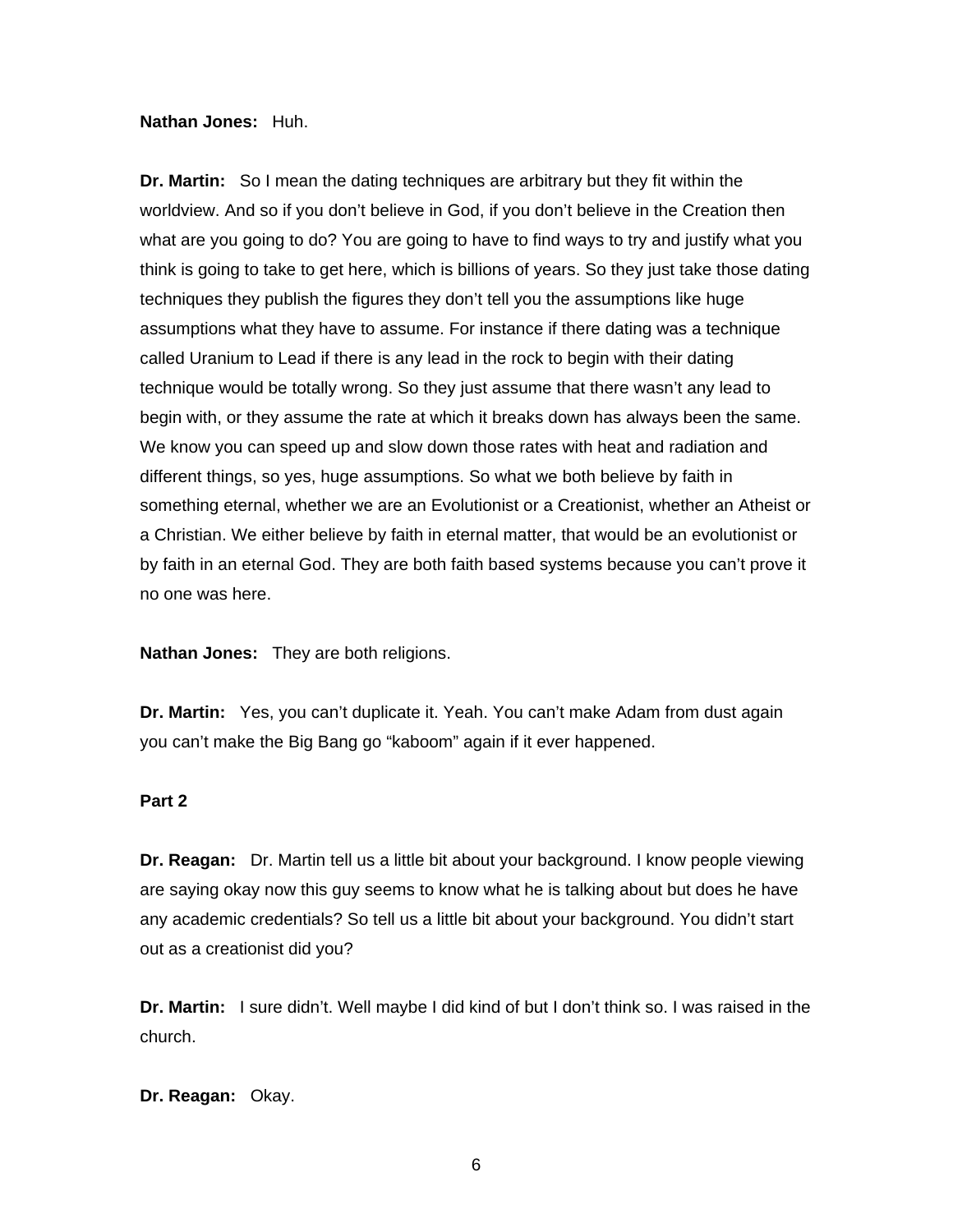**Dr. Martin:** Went off to college Bucknell University majored in Biology and Music. Uh, by the time I got out of there I was an Evolutionist. Then I went to Dental School. And so when I got out of Dental School in 1966 I was agnostic, even though I had been raised in the church I didn't know if God existed. I didn't say He didn't exist, atheist. I was looking into Zen Buddhism, this was back in the 60's the New Age hippy type of stuff which was popular. You can remember those days.

**Dr. Reagan:** You were one cool guy here.

**Dr. Martin:** Yeah. So I am an agnostic, Zen Buddhist, evolutionist. Then uh, I was scheduled to be the dentist for President Johnson's flight crews, Air Force One, Presidential Fleet that was…

**Dr. Reagan:** Were you in the Air Force at the time?

**Dr. Martin:** Yes I was going into the Air Force there and but I am in basic training at Wichita Falls, Texas and uh, I decided to say a prayer to the God of the Bible. Now I don't know if He is there, but I am just thinking God of the Bible. So I said, "Okay God, if you are up there you have two choices. You can either show me the girl I am going to marry, or you are going to see the wildest Air Force officer you have ever seen."

**Dr. Reagan:** Oh.

**Dr. Martin:** Jenna Dee says he must have been shaking in his shoes, a joke of course. But that is the day I meet my wife.

**Dr. Reagan:** That's some prayer.

**Dr. Martin:** Yes, I meet my wife on that day. And I knew, I knew I was going to marry her, and I did 41 years ago.

**Dr. Reagan:** Did you let her know that?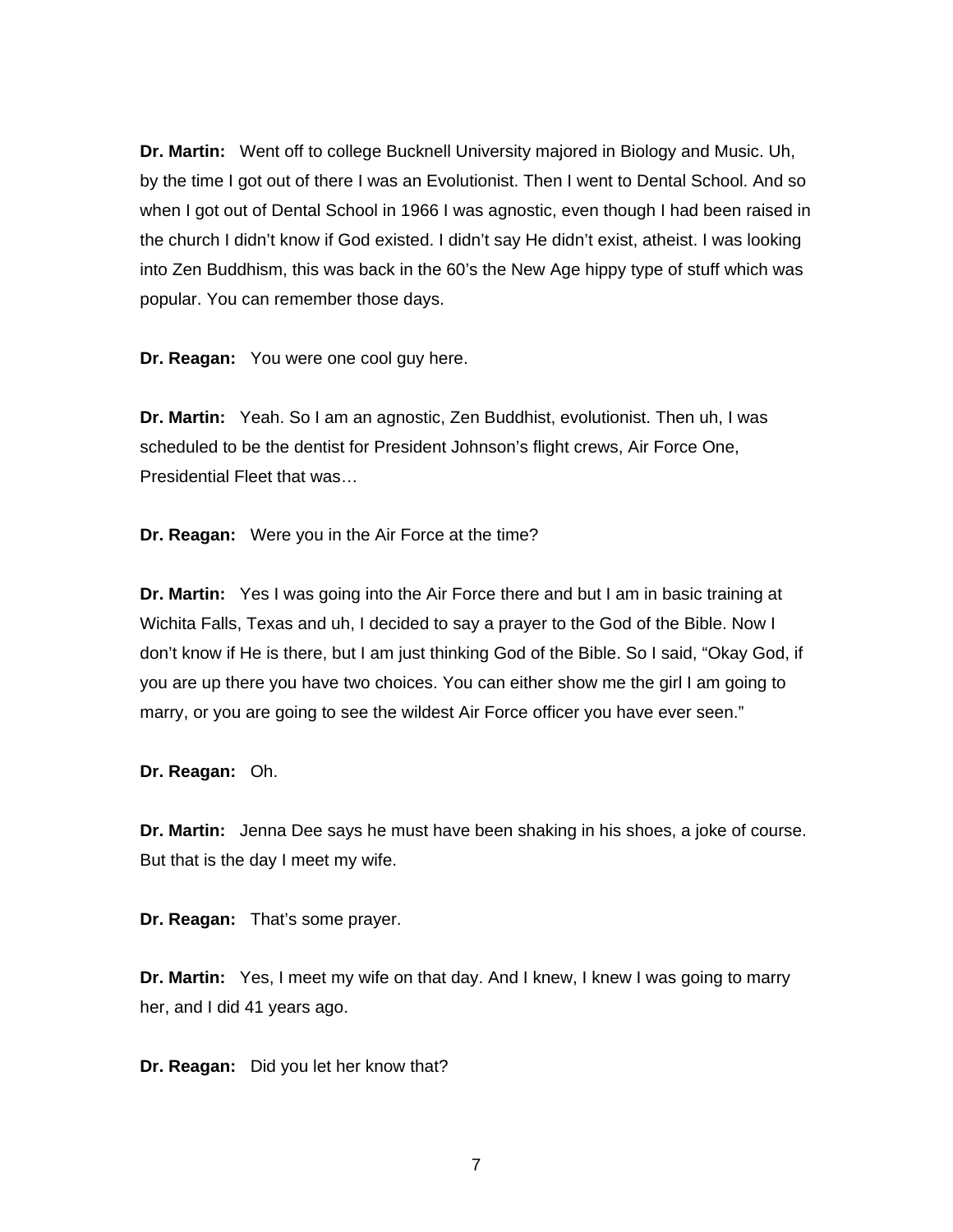**Dr. Martin:** I did the very next day.

**Nathan Jones:** Wow!

**Dr. Martin:** I told her I was going to marry her, I didn't ask her to marry me I just told her, I said I'm going to marry her.

**Nathan Jones:** She didn't run away?

**Dr. Martin:** Yeah, well she didn't like that at first, but anyway. So but I decided I think the God of the Bible must exist because the very day I prayed that prayer is the day I meet Jenna Dee. So I got to Washington D.C. and decided I better go to church. I walked in the first church I came to, on the way out the pastor shook my hand and said, "Captain is there anything I can do that might help you spiritually?" Well I said, "Anything you can do will help me spiritually, I am zero." And I was, raised in the church, never read the Bible. Alright according to the Barna report most people that call themselves Christians have never read the Bible all the way through even one time. Anyway he asked me to read the Bible, and we read Matthew, Mark, Luke, John not all on the same morning. We got to John 3:16 and that is the verse God brought me into the family.

**Dr. Reagan:** Wow.

**Dr. Martin:** For God so loved the world, I was part of the world, loved the world I thought God loves me, He loved the world that He gave only begotten Son His name is Jesus. That whosever believeth in Him should not perish but have everlasting life. And I put my faith and trust in the Lord Jesus. Then later on got offered a job at Baylor on the faculty and I gave…

**Dr. Reagan:** This is Baylor Dental School?

**Dr. Martin:** Baylor College of Dentistry in Dallas and I gave my first lecture on the evolution of the tooth. I did I was still an evolutionist now. I went from being an agnostic, Zen Buddhist, evolutionist to being a Theistic Evolutionist. I still had God, now had God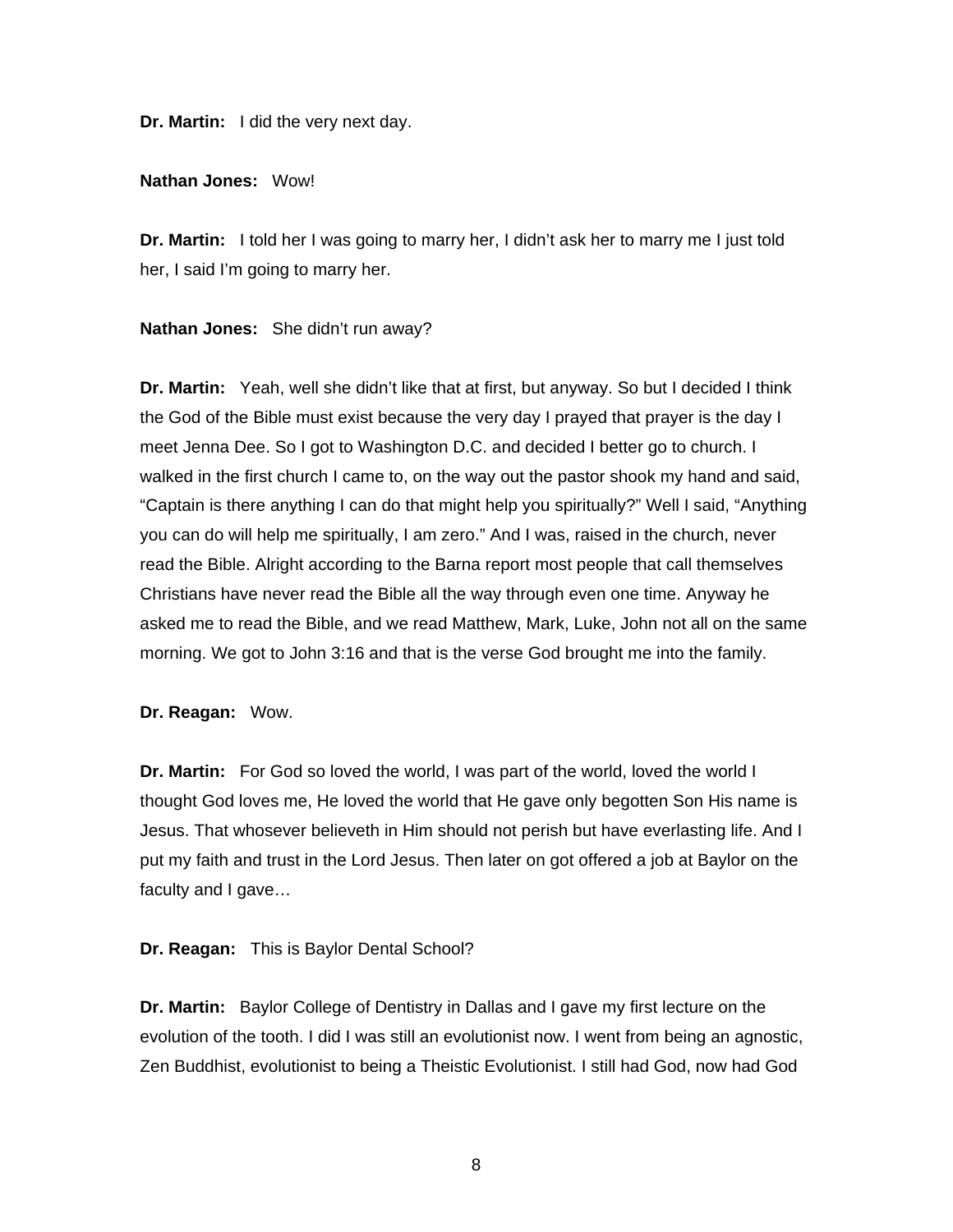but I still had the Big Bang and billions of years. I give this lecture how fish scales moved into the mouth became teeth.

**Nathan Jones:** Okay.

**Dr. Martin:** And two students came up and challenged me after class I can't believe I believed that but that is what I was taught. They are still teaching that to our kids.

**Dr. Reagan:** Fish scales became teeth?

**Dr. Martin:** Fish scales became teeth, yep.

**Nathan Jones:** Crawled up there huh?

**Dr. Martin:** Yes, yes. There is no relationship between scales and teeth whether you look at, anyway. So they challenged me, and I said, "Well okay let's study creation science." I am thinking cocky rooky professor you know I will wipe these guys out, where they are coming from. I became a literal Biblically creationist, it took awhile. But I believed what the Bible said, we studied the assumptions the evolutionist made and we also looked at creatures. The first one was the bombardier beetle maybe we talk about that sometime.

**Dr. Reagan:** Yeah.

**Dr. Martin:** But anyway so that was kind of the progression of things. And then uh, I resigned my professorship, I was a full professor with tenure at the dental school and went to Dallas Theological Seminary.

**Dr. Reagan:** Wow that was a big steep of faith.

**Dr. Martin:** Well it was. I think the Lord He just worked it out so that was just the thing to do. And my family agreed so that is what we did. So since 1986 we've been having this ministry.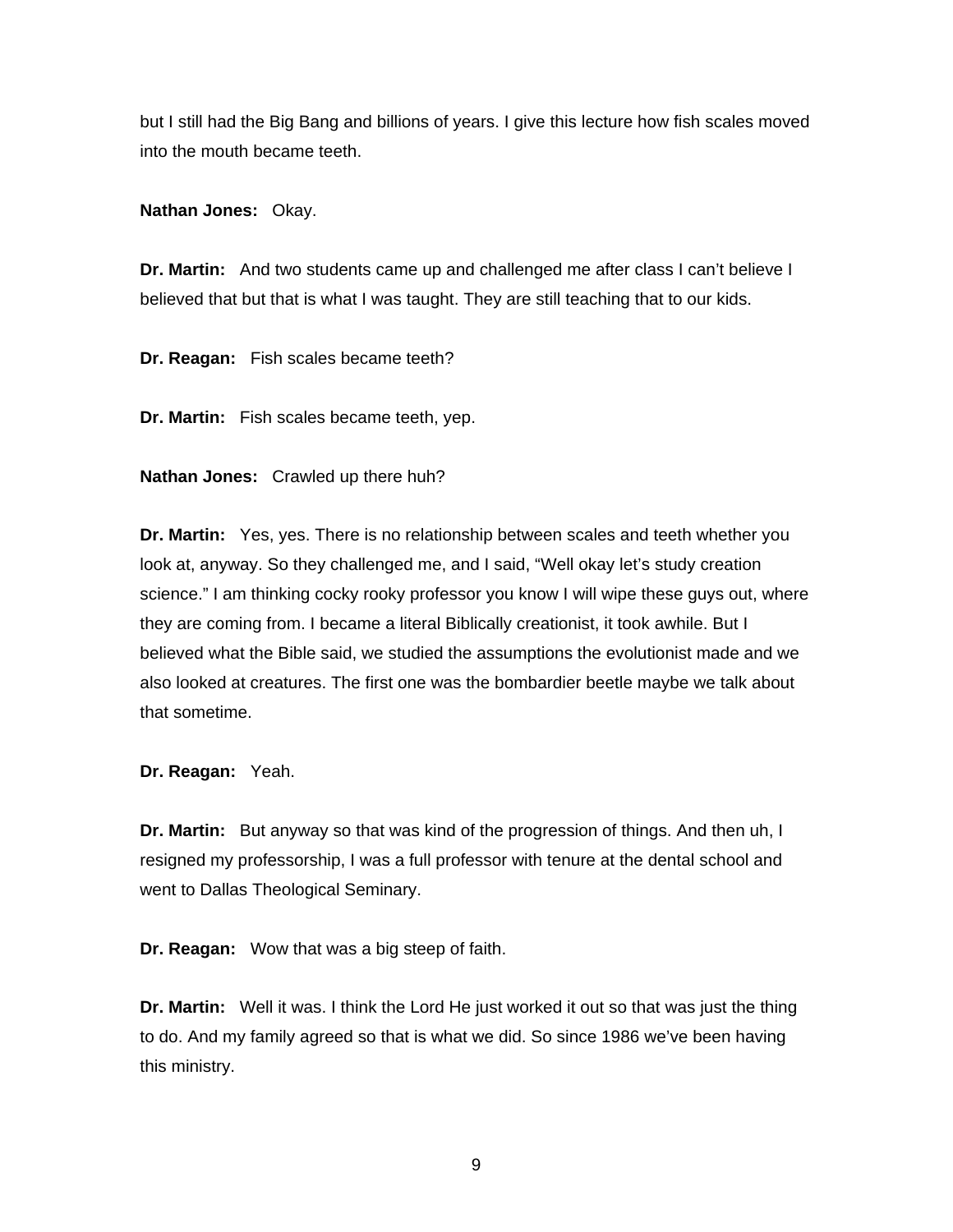**Dr. Reagan:** So you are a man with a scientific background in Biology and Dental Medicine and uh, so you have some credentials to be talking about this.

**Dr. Martin:** Well I sure came up through the system.

**Dr. Reagan:** Okay.

**Dr. Martin:** I have been on all sides of the fence.

**Dr. Reagan:** Well how about looking right into this camera here and telling folks how they can get in touch with your ministry.

**Dr. Martin:** Probably the easiest way to get in touch with us would be through our, we have two web pages one is www.biblicaldiscipleship.org, and the other one is www.evolutionofacreationist.com. So those two have most of what we do.

**Dr. Reagan:** And through those websites can they sign up to be on your newsletter mailing list?

**Dr. Martin:** On the evolutionofacreationist.com I believe we post our monthly letter, or bimonthly letter.

**Dr. Reagan:** And then you can also get books and publications, videos through that website.

**Dr. Martin:** Yes, uh, most everything and we have an e-mail address.

**Dr. Reagan:** And if people are interested in having you come and speak at the church or some group they can contact you through that website?

**Dr. Martin:** Uh, they can, and we just go we are free.

**Dr. Reagan:** And where is your ministry located.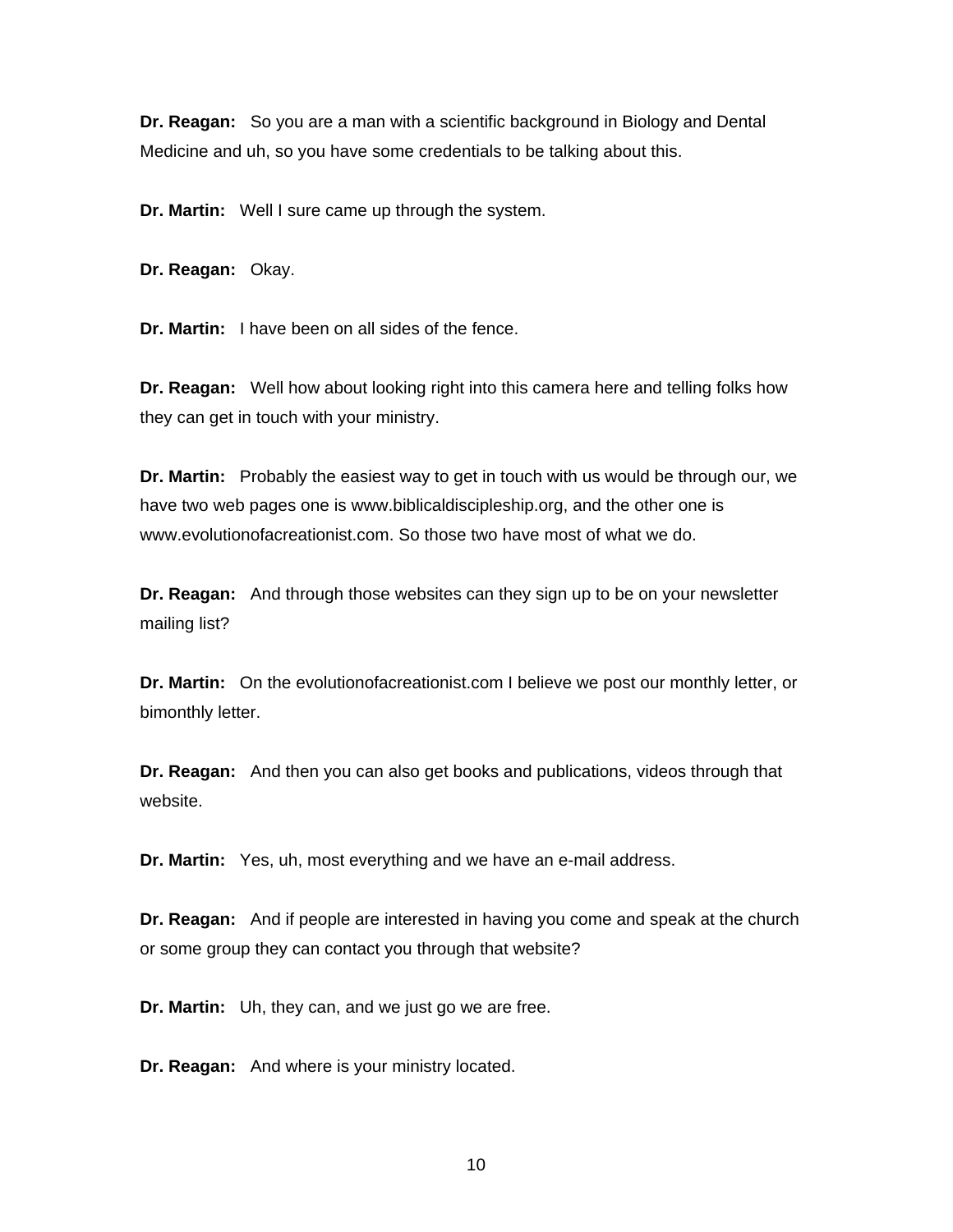**Dr. Martin:** It is in Rockwell, TX, just outside Dallas, TX.

**Dr. Reagan:** Okay. So I hope that people will contact you because I tell you, you have a wonderful ministry with tremendous resources and as they have already seen in this program you are a very effective communicator. I still like your answer to that question, just poke him in the mouth.

**Dr. Martin:** You do feel like that, grab them and shake 'em.

**Dr. Reagan:** Well we will be back in just a moment. But first we are going to give some our viewers an opportunity to see how they can get one of your resources and then we will come back. We are just bubbling over with questions.

## **Part 3**

**Dr. Reagan:** Welcome back to our studio and our special guest Dr. Jobe Martin who is the founder of Biblical Discipleship Ministries and is an expert on the issue of Evolution versus Creationism. And I have also with me one of our staff members here Nathan Jones, who is the Web Minister for our ministry. Dr. Martin I'd like to pick up where we left off talking about your background. Now you said you had some students at the Baylor Medical School, the Baylor Dental School who challenged you about the idea that fish scales became teeth because you were an evolutionist at that time.

**Dr. Martin:** Yes.

**Dr. Reagan:** And you said you began to study the issue, and I compliment you on that, because there are many people who would have such closed minds they wouldn't do it, but you did begin to study. What was it that convinced you that moved you from being an evolutionist to a creationist?

**Dr. Martin:** Well three things, number one I am studying my Bible because I am a baby Christian basically.

**Dr. Reagan:** Okay.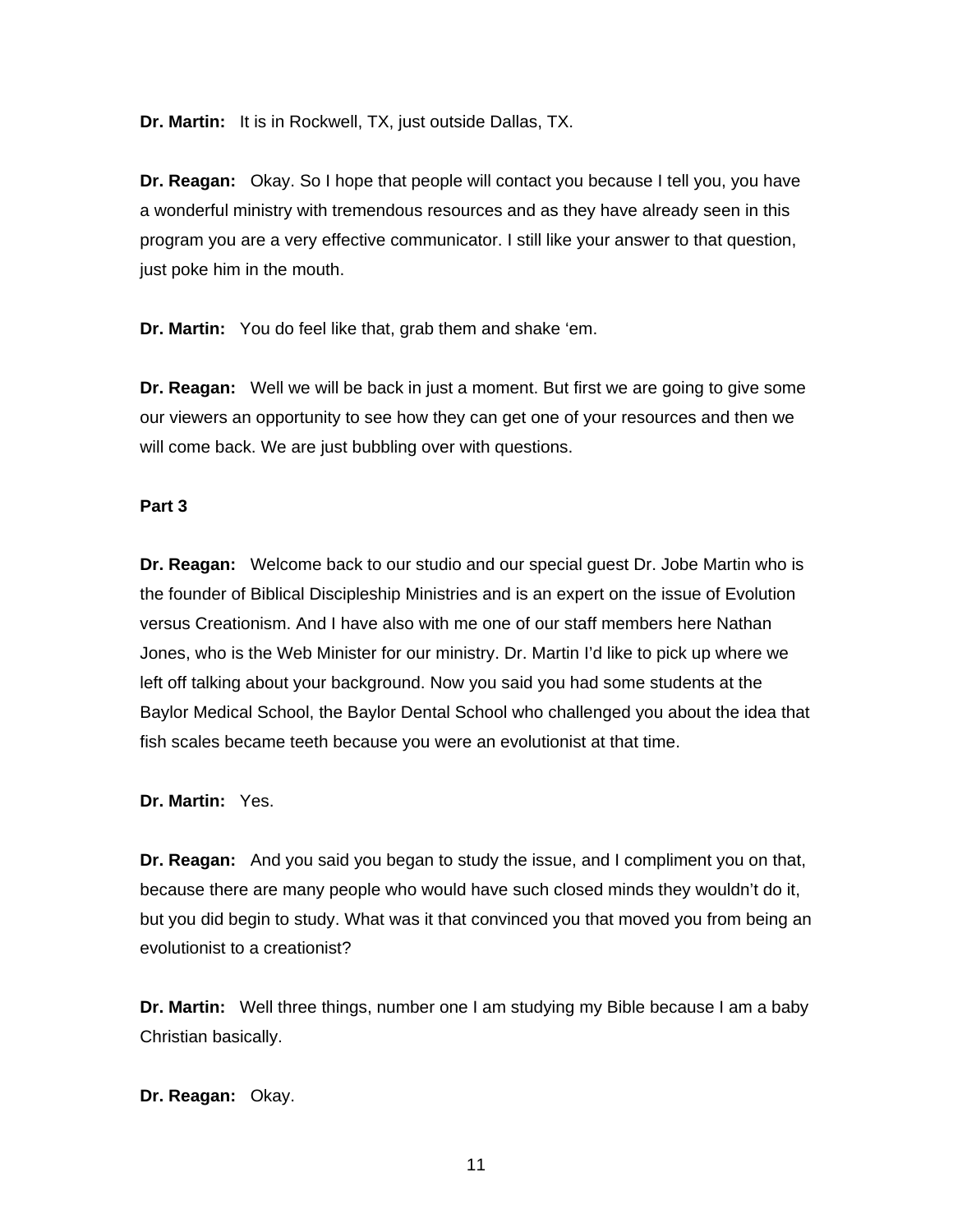**Dr. Martin:** So I am reading my Bible and studying the Bible seeing what God says. Then the students asked me to look at the assumptions that the evolutionist made, which I was never taught, and there still not teaching our kids. And what's that like you read their original article, like Libby the fellow who invented carbon 14 and he'll say, "I think this, we believe this, we posit this, perhaps this." Those are the assumptions. And I began to realize that these assumptions they aren't valid, they are not valid at all, they aren't true. And then we are looking at some animals I was a Biology major, and I don't know where these fellows came up with it, but they brought this bombardier beetle to me one day and they said, "Well Dr. Martin let's study this little bug see if you think it can evolve, and how could it evolve?" And it's a little bug that shoots fiery hot gases out of twin tail tubes. And it would blow it self up every step of the way, it needed all of its parts.

**Dr. Reagan:** Doesn't have things in separate sacks or something and they combine together and heat to 212 degrees or something.

**Dr. Martin:** Exactly right, yes. And so it is shooting these…

**Dr. Reagan:** It sounds like it ought to blow up.

**Dr. Martin:** It would if it didn't have all of it parts I mean it needs like a combustion chamber. But even if it had that and mixed it chemical so that this violent reaction happened if it didn't have the twin tail tubes to shoot it out it would still blow it self up. And so I began to realize these things are irreducibly complex. You know our kids do fractions and they reduce them down, and can't reduce them down anymore. And that is like this little bug it needed all if parts, you couldn't have a partially evolved canon. It is going to blow up the bug. So yeah it had to been made complete, mature, fully functional. And so I began to think well look God is telling me He made everything He did it in 6 days, He did it just a short time ago about 6,000 years ago. And then I look at this and I say well there is no way it could evolve, billions of years couldn't produce that it would be dead, survival of the fittest it wouldn't work. And well if God created that little bug, and uh, and it needed a God to create it there is no way it could have evolved all of it parts at one time. Well then why not a God that created everything? And that is what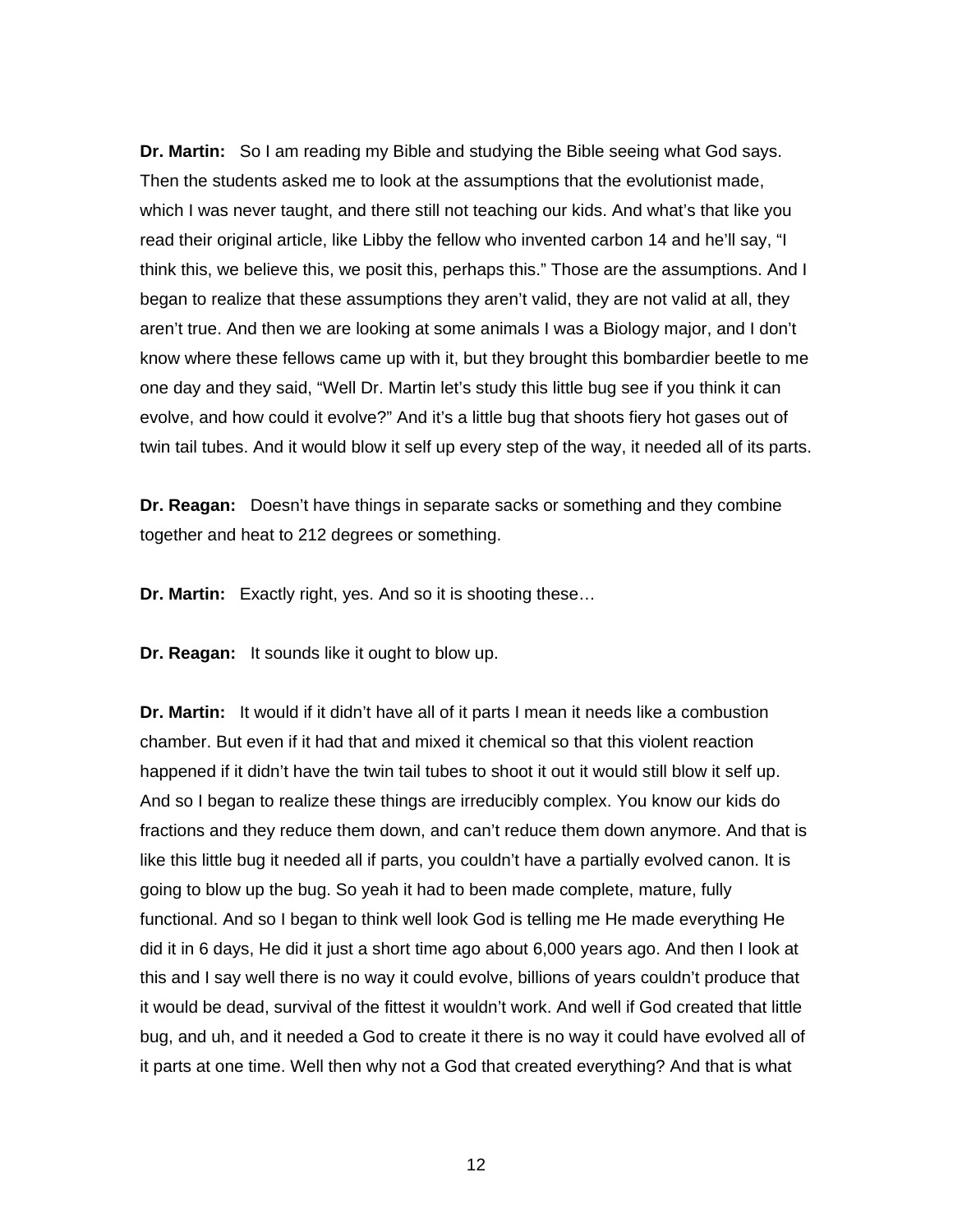really got me thinking you know what I think I can trust that Bible, now I know I can trust it.

**Dr. Reagan:** Nathan.

**Nathan Jones:** Would you say then, uh, because sounds like the bombardier beetle was the thing that really changed your mind. What do you say then is the greatest argument for Special Creation, is it complexity of nature or something else?

**Dr. Martin:** Well I think the greatest argument for Special Creation is the Bible.

**Nathan Jones:** Hmm.

**Dr. Martin:** Uh, what does it say? If we call ourselves a Christian we should look at the Bible and just take what it says, and that's what it teaches it teaches Creation. Now, praise God there's other evidences that come in and uh, there are huge weaknesses with the Evolution side of thing, but we are never taught those things.

**Dr. Reagan:** Alright let me play the Devil's advocate here now for a moment. You say the Bible. Okay I would respond and I know how people respond to this they say, "Okay first of all the Bible is not a science book, it's a book about God's relationship with man and this sort of thing, but it is certainly not a science book. So we can't go to the Bible to find anything that is scientific." How do you respond to that?

**Dr. Martin:** Well first of all, the Bible is a science book. When it deals with things that have to deal with science, it is not exhaustive, it doesn't tell us everything but what it does tell us is true. And when it tells us for instance, God made the heavens and the earth He did it within a six day week, well that is science. What do the evolutionist say? Well their science says it was billion of years. So they can't say if we talk about days that's not science, and if they talk about billions of years that is science, there's contradictions there.

**Nathan Jones:** Yeah.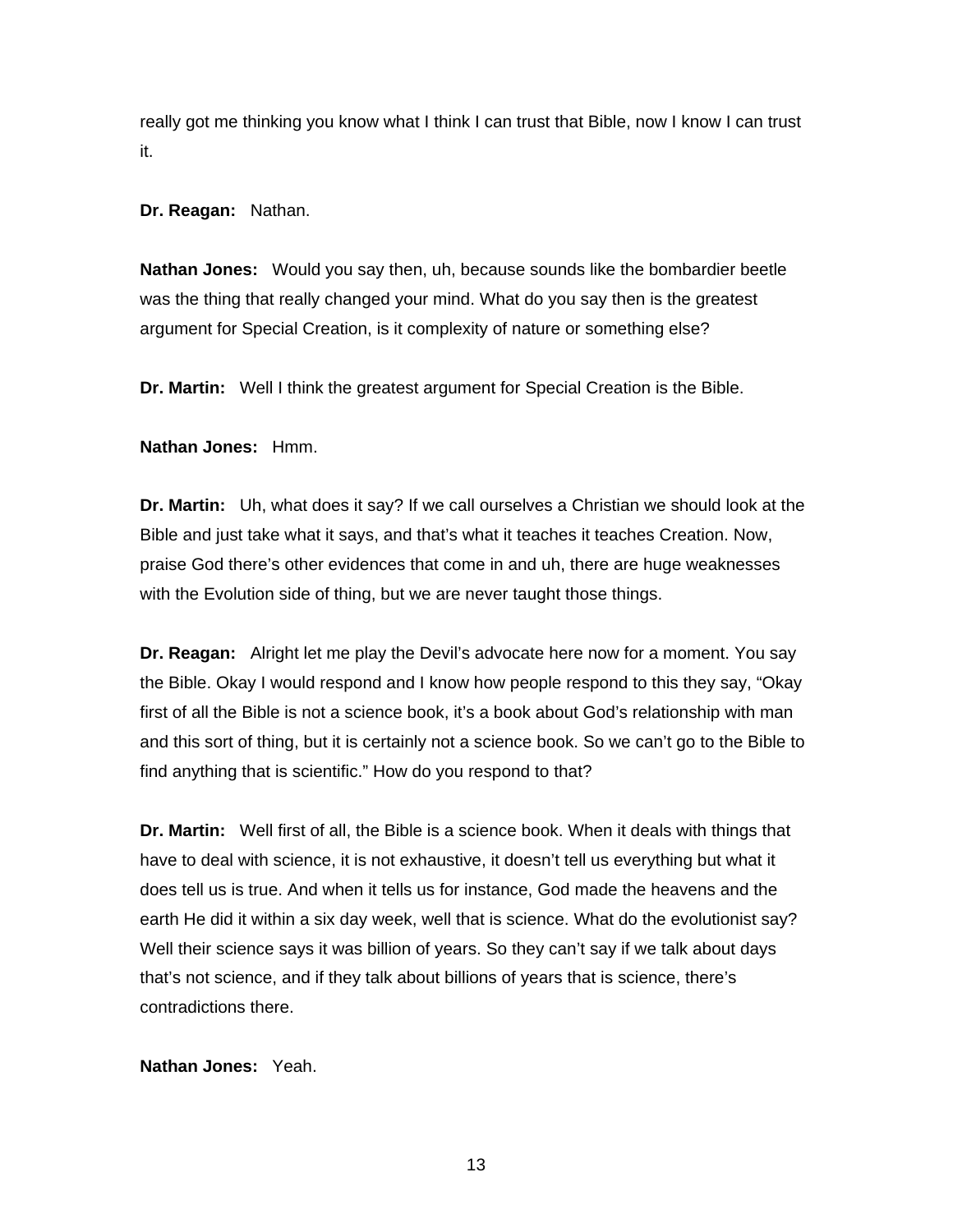**Dr. Reagan:** Isn't the Bible full of a lot of revelations that science discovered later on? Like, people talk about, for example people would say anybody that believes in a special Creation in six days would probably believe in a flat earth. They always call us flat earth people.

**Nathan Jones:** Always flat earth, yeah.

**Dr. Reagan:** But the Bible teaches that the Earth is a circle, right?

**Dr. Martin:** It does, Isaiah chapter 40, yes.

**Dr. Reagan:** And the hydraulic system is in the Bible.

**Dr. Martin:** It is.

**Dr. Reagan:** I mean there is one scientific system after another that is revealed in the Bible. In fact one that comes to my mind is Paul says over in Romans that all of creation is in bondage to decay. He wrote that in the First Century it wasn't until what the Nineteenth Century that science discovered the Second Law of Thermo Dynamics which says the same thing.

**Dr. Martin:** Um-huh, yes. Well he said all kinds of things that there is no way he could know. Like in First Corinthians 15 I think it is verse 39 he says there are these different kinds of flesh, one flesh of men, another flesh of beast, another flesh of birds, another flesh of fish. They just discovered that in my lifetime, at the cytoplasmic level of the cell there are basic different kinds of flesh.

**Dr. Reagan:** Yeah.

**Dr. Martin:** Two-thousand years ago God's apostle under the inspiration of the Holy Spirit, said look there are these different kinds of flesh, so yes.

**Dr. Reagan:** Okay now this brings me to a point that you make in your book over and over, and I think it is one of the fundamental points you make. And that is, we are not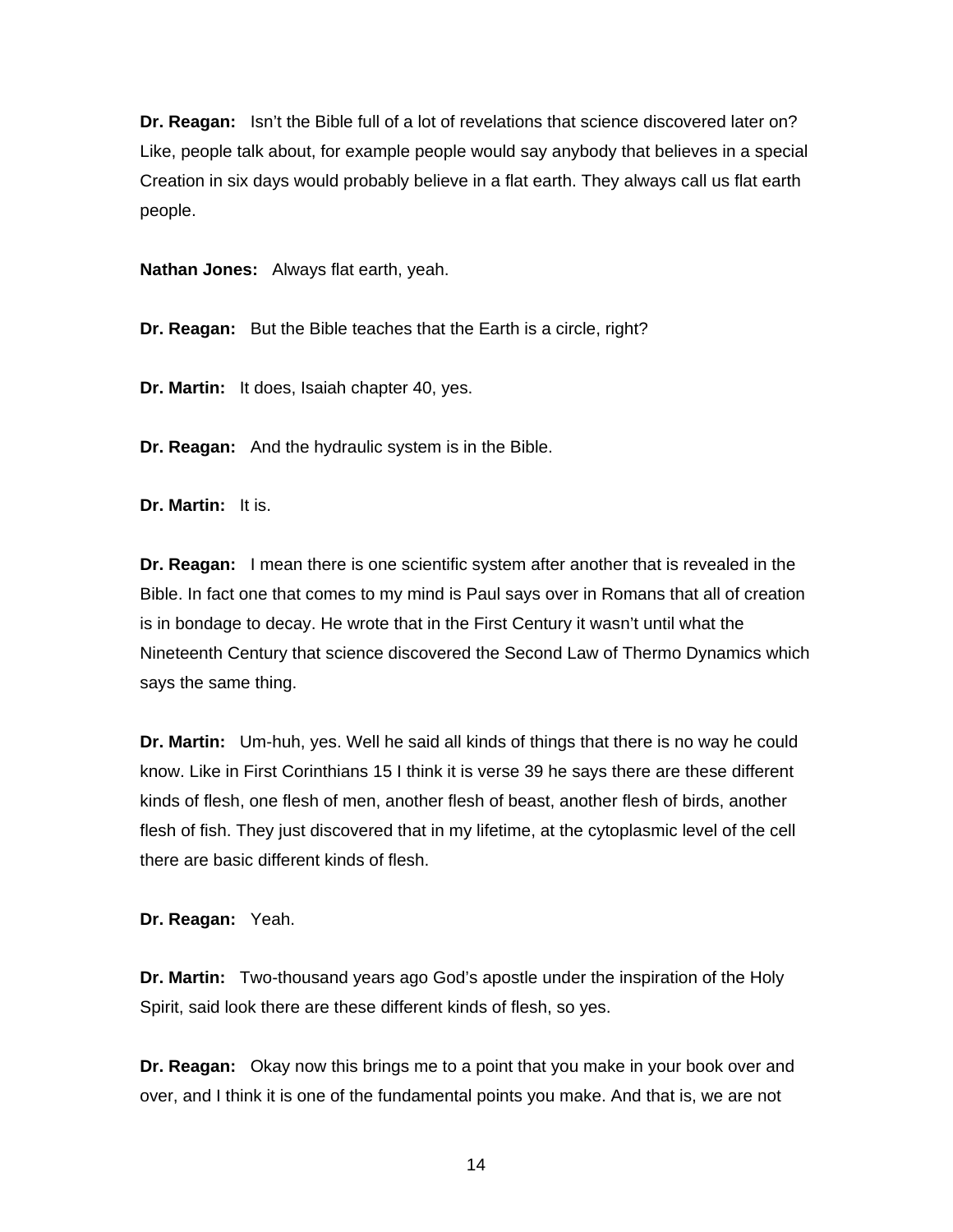talking about faith versus science, we are talking one kind of faith versus another kind of faith. Aren't you saying that even scientists are operating in faith?

**Dr. Martin:** Yes.

**Dr. Reagan:** Elaborate that point for us. Well, it, you have to decide where do we start, and so scientist that don't believe in the Bible they believe in Evolution, they start somewhere. They start with the Big Bang usually. As a matter of fact if you would ask them what was here before the Big Bang, I have done that on campuses and they'll say we don't ask that questions. So they believe by faith in their system.

**Dr. Reagan:** Now that takes a lot of faith to believe that an explosion can create order, I have never seen an explosion do anything but create chaos.

**Dr. Martin:** You think about that yes, order, regularity, symmetry, beauty, predictability, all those things.

**Dr. Reagan:** No explosion produces those things. That is a big leap of faith right there.

**Dr. Martin:** I believe it, I believe it is, yes it is.

**Nathan Jones:** It reminds me of Hebrews 11:1, "Now faith is being sure of what we hope for and certain of what we do not see." And that is faith that is the definition of religion and evolutionist work just like Christians on that belief in something they don't see.

**Dr. Martin:** Yes.

**Dr. Reagan:** And we hear people all the time saying well we can't have a religious viewpoint taught in the public schools we have to have a scientific viewpoint. But really the scientific viewpoint of Evolution is a type of faith, it is a type of religion.

**Dr. Martin:** It is.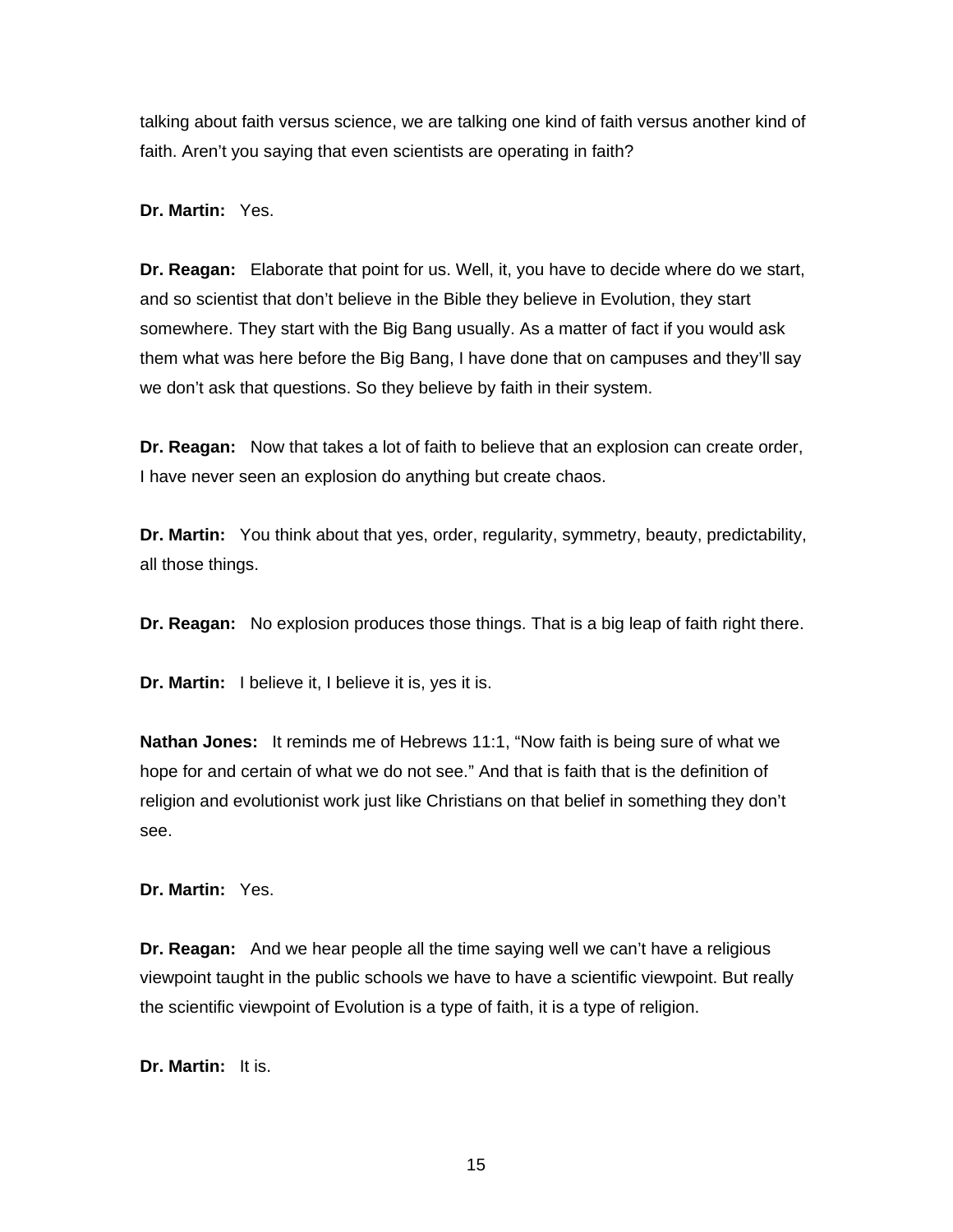**Dr. Reagan:** Isn't it?

**Dr. Martin:** Exactly.

**Nathan Jones:** Everyone is dictating in the school systems.

**Dr. Martin:** Well sure it is a total worldview and all worldviews are based on a religious system.

**Dr. Reagan:** Yes.

**Dr. Martin:** And the thing that underlies and is the foundation of their religious system is the idea of Evolution, and they have to have that if they decide there is no God.

**Dr. Reagan:** And you know as a person who grew up in education I taught at the university level for 20 years before I went into ministry. It just really upsets me when I see these people absolutely demand that no alternative viewpoint be presented. Because the essence of education is you look at all the viewpoints the evidence for all the viewpoints and try to decide which is the best one. It's not a matter of propaganda it is a matter education is not propaganda.

**Dr. Martin:** No.

**Dr. Reagan:** And what they are wanting is propaganda.

**Dr. Martin:** Exactly right.

**Dr. Reagan:** All we are asking is for equal time.

**Dr. Martin:** Exactly right.

**Nathan Jones:** They are a priesthood, they're the priesthood of their own religion.

**Dr. Martin:** Right.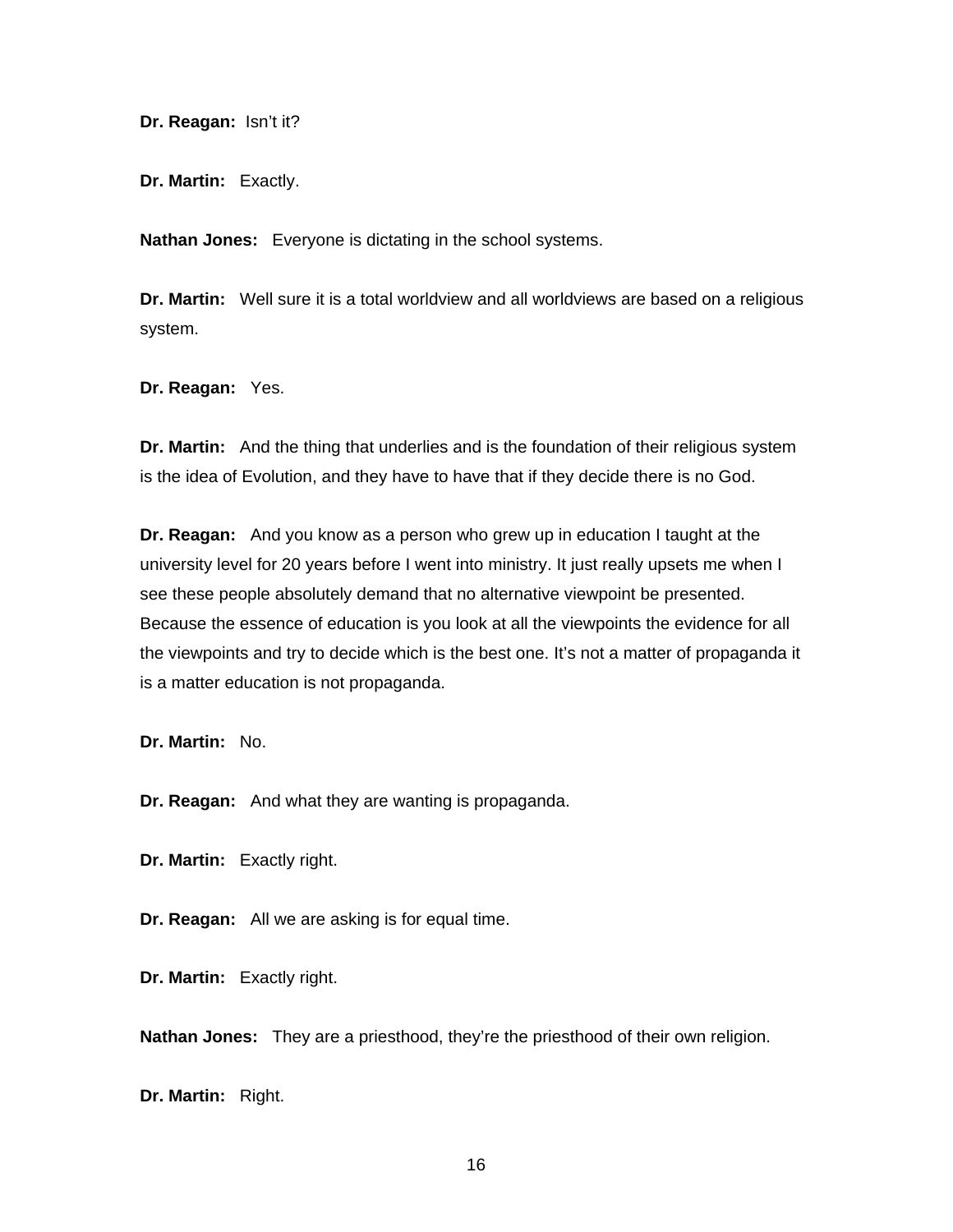**Dr. Reagan:** Why are they so afraid, if they are so confident that their view is correct why are they so frightened of even having somebody exposed to an alternative viewpoint?

**Dr. Martin:** That is true. In other words they know. For instance debates on the campuses where you'll have a creationist versus an evolutionist the evolutionist loses every time, or they won't even debate us anymore. And so it's like they know they have a faith based system and they don't want anybody bringing up any questions about it.

**Dr. Reagan:** Well one of the things that is fascinating to me is how the whole evolutionary field has retreated in recent years to the point of saying well yeah there has design but tell you what it came from outer space, there are some aliens that came and planted life here on this planet. That is how desperate they are now.

**Nathan Jones:** Richard Dawkins said that in the movie *Expelled*.

**Dr. Martin:** Yeah.

**Dr. Reagan:** And we are going to get into more about that when we talk about the impact of DNA and things of that, I tell you we have so many questions to ask you. That is why were going to have to do, I think we are going to have to do more then three programs we are probably do four programs to cover all the things. And even then there will be we will only be touching the hem of the garment that is why people have to get a copy of your book because it is rather comprehensive in nature.

Well folks that is our program for this week I hope it has been a blessing to you. And I hope you will join us again next week when Dr. Martin will once again be our special guest. Next week Nathan and I plan to ask Dr. Martin a long list of questions about Creation versus Evolution. Questions I know you will find interesting because they have been sent in by you, our viewers. For example I plan to start off by asking him if Evolution is a proven fact or just a theory. I then plan to ask him what he considers to be the weakest aspect of evolutionary thought. Additionally we are going to get into a